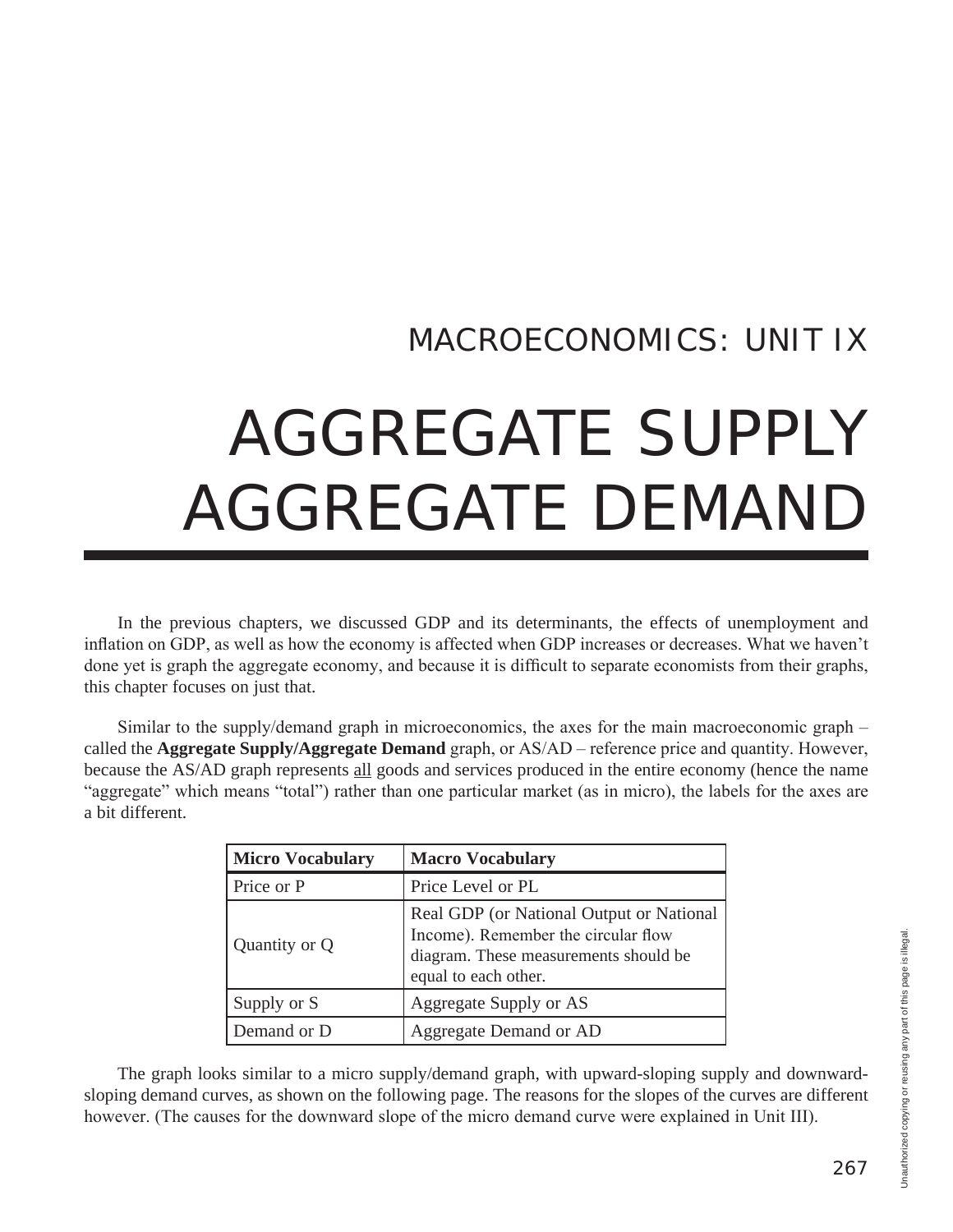

The key point for both micro and macro demand curves is the same: there is an inverse relationship between the vertical axis and the horizontal axis. When prices or overall price levels are low, the quantities consumed increase and vice versa. For both macro and micro supply curves, quantity produced increases as the opportunity for increased revenues grows. Thus, both micro and macro supply curves have a direct relationship between  $P$  (or  $PL$ ) and  $Q$  (or output). The chart below summarizes this.

|                     | <b>Micro</b>                   | <b>Macro</b>               |
|---------------------|--------------------------------|----------------------------|
| Upward Slope of     | Law of Supply:                 | Higher prices for goods    |
| <b>Supply Curve</b> | Low prices represent low       | and services make output   |
|                     | marginal costs and low         | more profitable, enabling  |
|                     | opportunity costs; high prices | businesses to expand their |
|                     | represent high opportunity and | production; lower prices   |
|                     | marginal costs.                | discourage production.     |
| Downward Slope of   | Law of Demand:                 | Interest rate effect       |
| Demand Curve        | Income effect rate             | Wealth effect              |
|                     | Substitution effect            | Foreign purchases effect   |
|                     | Diminishing marginal utility   |                            |

#### **The Downward-sloping Macro Demand Curve**

The **wealth effect** (or "real balances" effect) is assumed to occur when people feel as if they have more money. For example, "Every \$1 increase in stock prices raises consumer spending by 3 cents to 5 cents," according to calculations by Joseph Gagnon, a former Federal Reserve official. So if the market value of the Standard & Poor's 500 Stock Index is currently \$13.9 trillion, and it increased 10 percent, consumer spending would rise \$40 billion to \$70 billion.<sup>1</sup> Rising housing prices can have the same effect.

<sup>&</sup>lt;sup>1</sup> As quoted in "Fed Aims For 'Wealth Effect' To Revive The Economy" by the Associated Press, National Public Radio, September 14, 2012.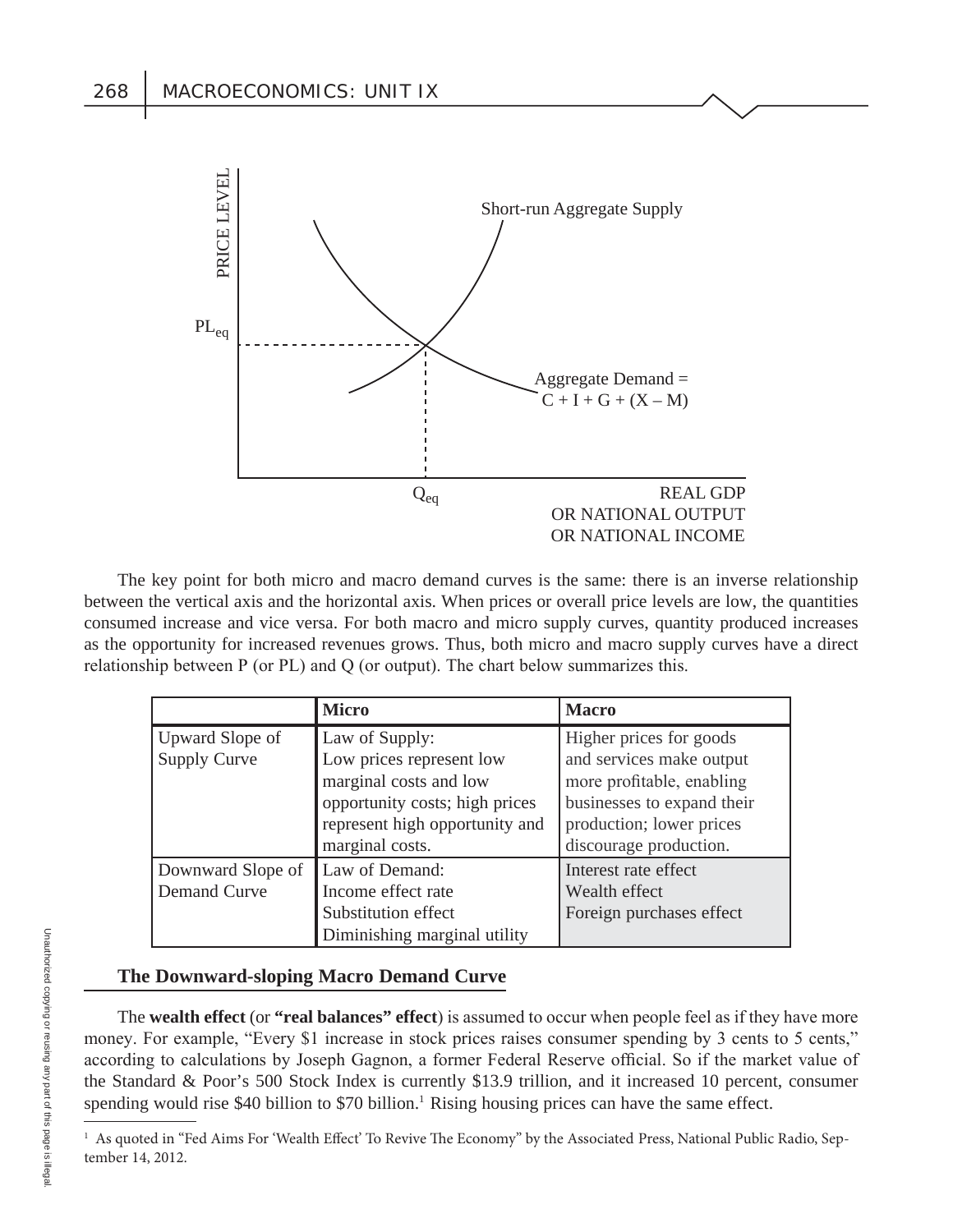The **interest rate effect** says that when interest rates change due to a change in the price level, the cost of borrowing money to purchase capital (the investment component of AD) is affected, as are interest-rate sensitive consumption purchases such as cars and appliances. Thus, when interest rates rise, consumption and investment fall, and vice versa.

The **foreign purchases effect** states that our economy is sensitive to price changes worldwide. When the price level in the United States rises relative to the price level in other countries (that is, when the same goods are more expensive in the U.S. than they are overseas), Americans will substitute cheaper foreign goods for more expensive American goods. Likewise, foreigners will import fewer of our goods. Net exports fall, and quantity of overall goods purchased decreases.

#### **Determinants of AS and AD**

The determinants that cause the curves to shift are unique to macro. Remember that aggregate demand is the sum of consumption spending, investment spending, government spending and net foreign purchases (or,  $AD = C + I + G + [X - M]$ ). Anything that affects one of those components will shift the curve.

| <b>Determinants of Aggregate Demand</b> | How do they work?                                                                                                                                              |
|-----------------------------------------|----------------------------------------------------------------------------------------------------------------------------------------------------------------|
| Changes in Consumer Spending (C)        |                                                                                                                                                                |
| Consumer wealth                         | When consumers have more money, they tend<br>to purchase more goods and services (and vice<br>versa).                                                          |
| Consumer expectations                   | When consumers expect that the economy will<br>grow in the future, they tend to purchase more<br>goods and services (and vice versa).                          |
| Consumer indebtedness                   | When consumers own less debt (owe less<br>money), they tend to purchase more goods and<br>services (and vice versa).                                           |
| Taxes                                   | When consumers pay less of their income in<br>taxes (their disposable income increases), they<br>tend to purchase more goods and services (and<br>vice versa). |
| Changes in Investment (I)               |                                                                                                                                                                |
| Interest rates (i)                      | When interest rates are low, the cost of<br>borrowing is low. Businesses tend to purchase<br>more capital, and investment increases (and<br>vice versa).       |
| Profit expectations                     | When businesses expect that profits will be<br>positive, they tend to purchase more capital,<br>and investment increases (and vice versa).                     |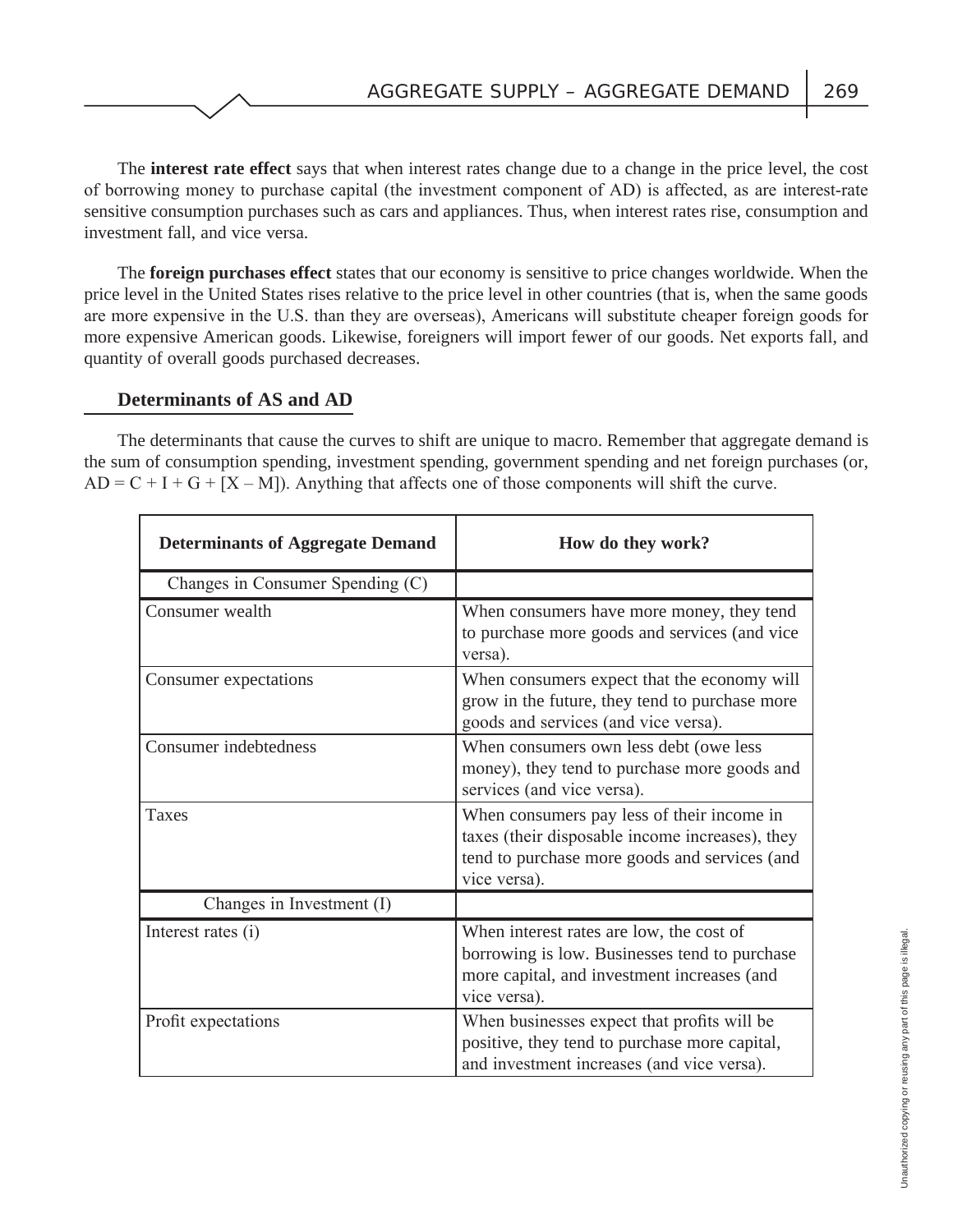| <b>Business taxes</b>              | When business taxes are low, businesses have<br>more money to re-invest in their companies.<br>Businesses tend to purchase more capital, and<br>investment increases (and vice versa).                                                                                                                 |
|------------------------------------|--------------------------------------------------------------------------------------------------------------------------------------------------------------------------------------------------------------------------------------------------------------------------------------------------------|
| Technology                         | Technology helps increase productivity, which<br>increases profit opportunities for businesses.<br>Businesses tend to purchase more capital, and<br>investment increases (and vice versa).                                                                                                             |
| Amount of excess capacity          | When aggregate demand is straining a<br>country's current production capabilities<br>(production lines are running around the<br>clock, for example), businesses expand in<br>order to keep up with demand. Businesses<br>tend to purchase more capital, and investment<br>increases (and vice versa). |
| Changes in Government Spending (G) | If government spending increases, the amount<br>of goods and services purchased in an economy<br>increases (and vice versa).                                                                                                                                                                           |
| Changes in Foreign Trade $(X - M)$ |                                                                                                                                                                                                                                                                                                        |
| National income abroad             | When the income of consumers overseas<br>increases, they tend to import more goods and<br>services produced in the U.S. Thus our exports<br>rise (and vice versa).                                                                                                                                     |
| Exchange rates                     | When the dollar depreciates relative to other<br>currencies, consumers overseas tend to import<br>more of our goods and services produced in the<br>U.S. Thus our exports rise (and vice versa).                                                                                                       |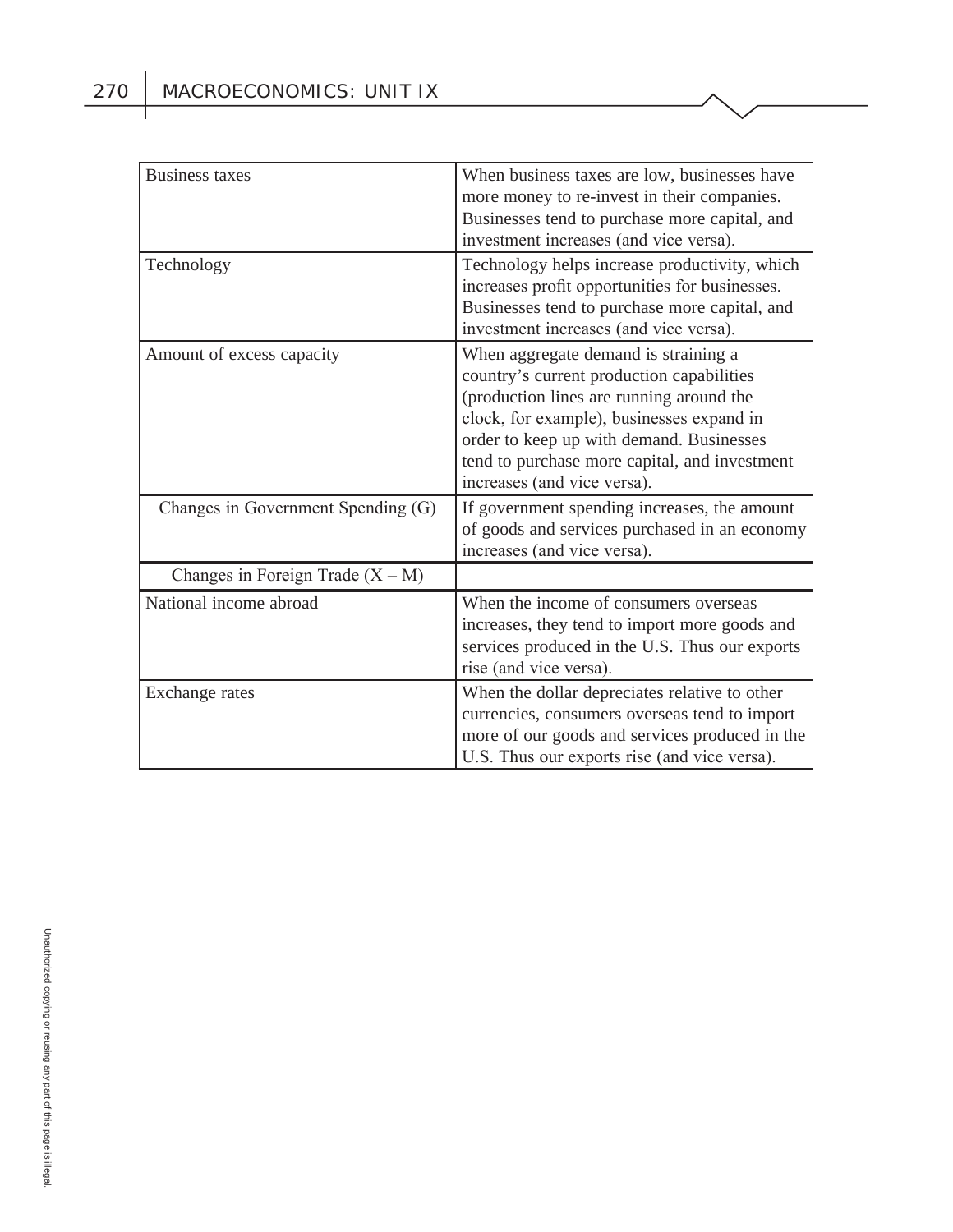Aggregate supply reflects the output of all the producers in an economy. Their production is affected by a number of determinants.

| <b>Determinants of Aggregate Supply</b> | How do they work?                                                                                                                                                                            |  |
|-----------------------------------------|----------------------------------------------------------------------------------------------------------------------------------------------------------------------------------------------|--|
| Changes in Input Prices                 |                                                                                                                                                                                              |  |
| Domestic resource availability          | Falling domestic input prices often lead<br>to increases in AS as businesses have the<br>confidence to increase production (and vice<br>versa).                                              |  |
| Prices of imported resources            | Falling foreign input prices often lead to<br>increases in AS as businesses have the<br>confidence to increase production (and vice<br>versa).                                               |  |
| Market power                            | The ability to avoid the costs of competition<br>often leads to increases in AS as businesses<br>have the confidence to increase production (and<br>vice versa).                             |  |
| Changes in productivity                 | An increase in the productivity of workers (say,<br>through increased training or added technology)<br>often leads to increases in AS as businesses<br>increase production (and vice versa). |  |
| Changes in the legal environment        | Legislation that favors property rights, for<br>example, often leads to increases in AS as<br>businesses have the confidence to increase<br>production (and vice versa).                     |  |
| Government regulations                  | Fewer government regulations mean lower<br>production costs, which often leads to increases<br>in AS as businesses have the confidence to<br>increase production (and vice versa).           |  |
| Business taxes/subsidies                | When business taxes are low and/or subsidies<br>rise, AS increases because businesses have the<br>confidence to increase production (and vice<br>versa).                                     |  |

#### **Demand and Supply Shocks**

Occasionally events occur that are not predicted by the regular movement of AS and AD as outlined by the determinants listed above. A war or a recession overseas, a natural disaster, or a collapse of a housing price bubble all have unexpected impacts on the macroeconomy. Examples of these shocks and their effects are listed in the following chart.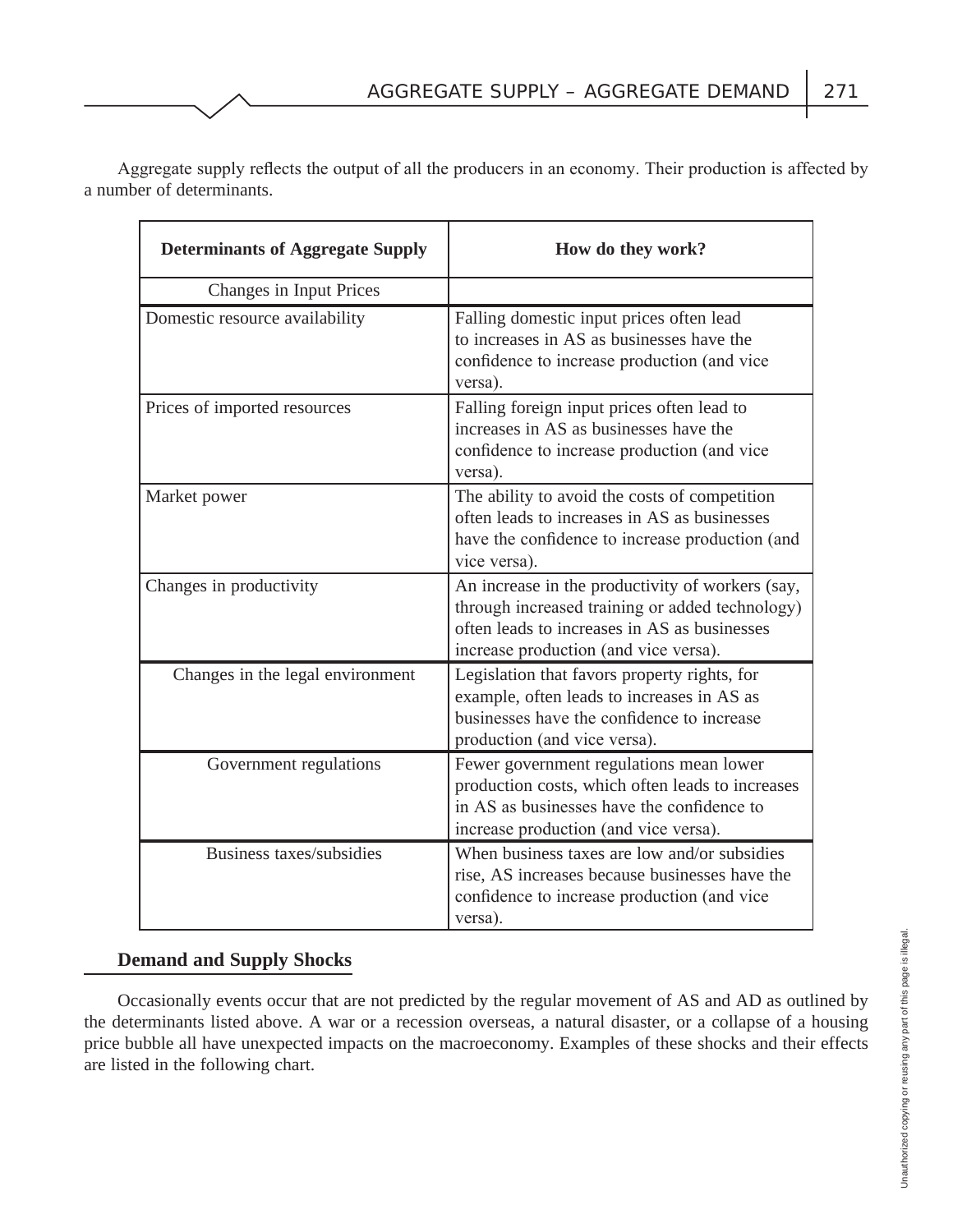Questions 12-14 refer to the graph below:



- 12. In the graph above, expansionary fiscal policy would be demonstrated by a movement from
	- (A) point B to point C.
	- $(B)$  point C to point B.
	- $(C)$  point C to point A.
	- (D) point B to point A.
	- $(E)$  point A to point B.

13. In the graph above, contractionary monetary policy would be demonstrated by a movement from

- (A) point B to point A.
- $(B)$  point A to point B.
- $(C)$  point C to point A.
- (D) point  $C$  to point  $B$ .
- $(E)$  point B to point C.
- 14. In the graph above, if the economy is presently operating at point B, in the absence of any fiscal or monetary policy action, we could conclude that
	- (A) point B is the short-run equilibrium and long-run equilibrium will be established at point B.
	- $(B)$  point B is the short-run equilibrium and long-run equilibrium will be established at point A.
	- $(C)$  point B is the short-run equilibrium and long-run equilibrium will be established at point C.
	- (D) point C is the short-run equilibrium and long-run equilibrium will be established at point C.
	- $(E)$  point A is the short-run equilibrium and long-run equilibrium will be established at point B.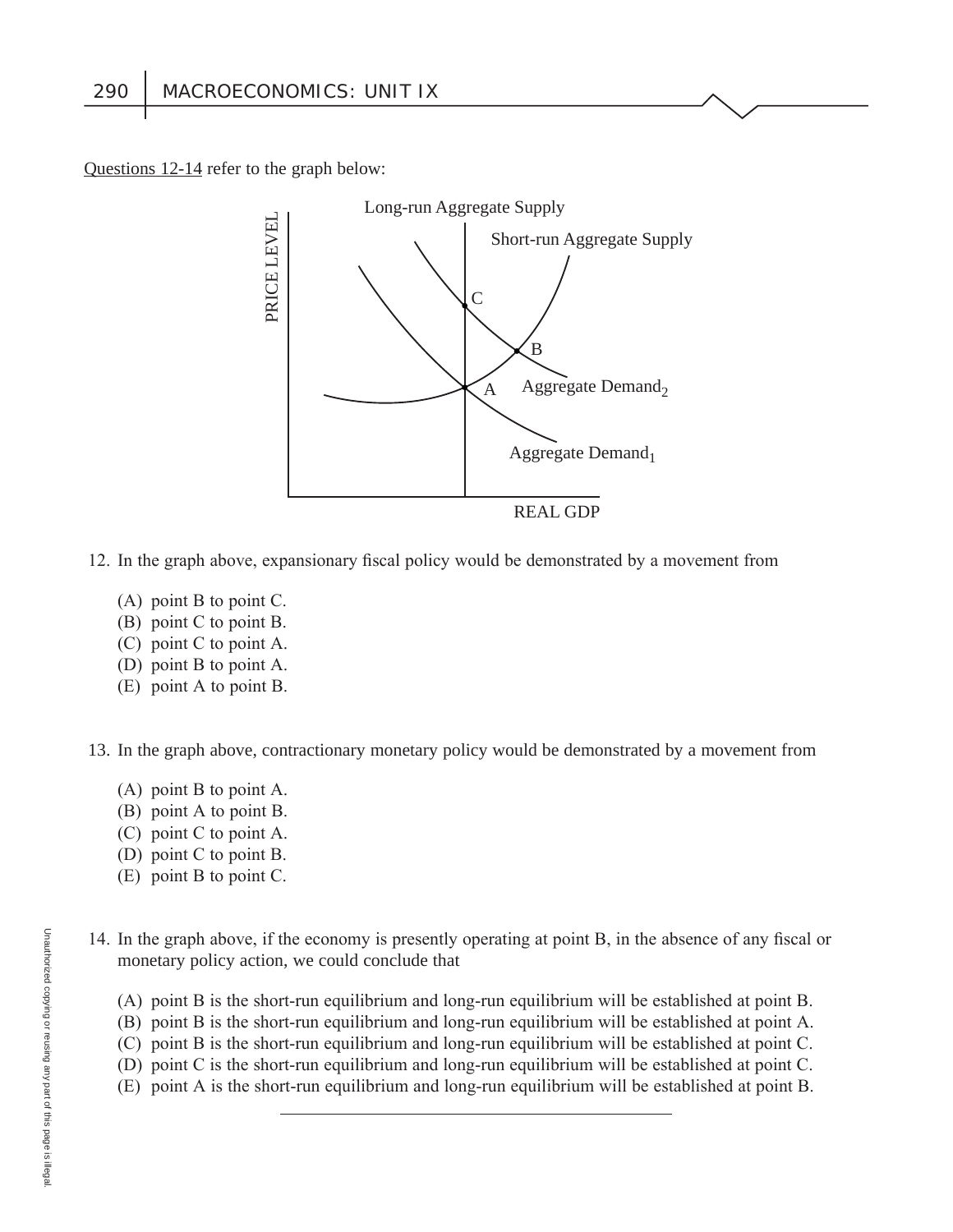- 15. Which of the following will decrease aggregate demand?
	- $(A)$  an increase in government spending
	- $(B)$  an increase in business optimism
	- $(C)$  an increase in the price level
	- $(D)$  an increase in taxes
	- $(E)$  a decrease in taxes
- 16. In the country of Econostan, an island nation previously closed to contact with the rest of the world, the citizens tend to spend 80 percent of any increase in income. Based on this information, if a traveler from outside were to visit and spend \$10,000 on a newly produced product, the GDP of Econostan could increase by a maximum of
	- $(A)$  \$5,000
	- $(B)$  \$9,000
	- $(C)$  \$10,000
	- $(D)$  \$45,000
	- $(E)$  \$50,000
- 17. A simultaneous and equally sized tax decrease and spending decrease by the federal government would have which of the following effects?
	- (A) increase the price level and increase real output
	- (B) increase the price level and decrease real output
	- (C) decrease the price level and decrease real output
	- (D) decrease the price level and increase real output
	- $(E)$  have no effect on the price level or real output
- 18. An outward shift (to the right) on a production possibility curve would be most closely synonymous with a  $(an)$ 
	- $(A)$  increase in long-run aggregate supply.
	- $(B)$  decrease in long-run aggregate supply.
	- $(C)$  increase in aggregate demand.
	- (D) decrease in aggregate demand.
	- $(E)$  decrease in the capacity utilization rate.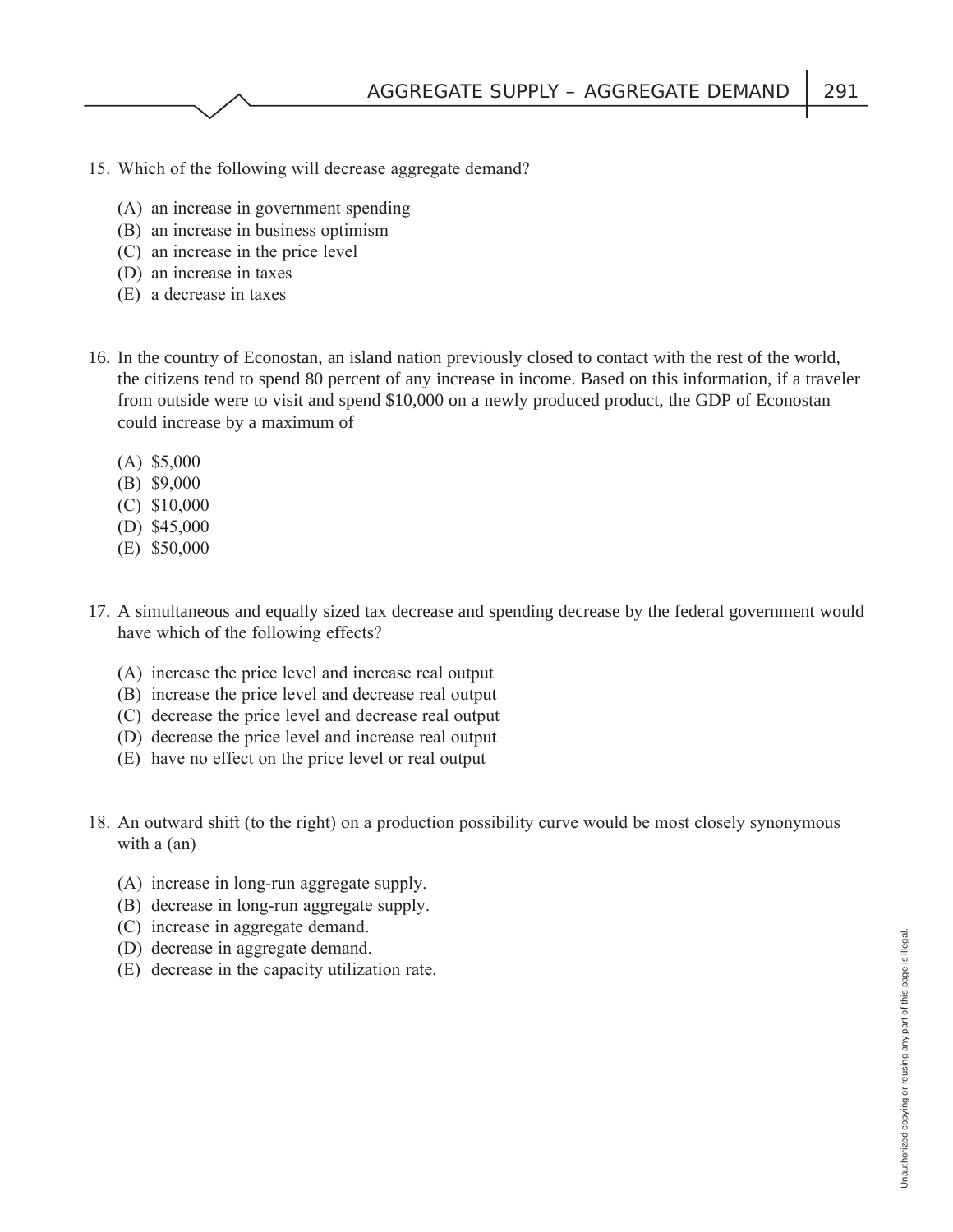- 19. A series of natural disasters like fires, floods, and earthquakes in the short-run could cause
	- $(A)$  demand shocks and inflation.
	- $(B)$  supply shocks and inflation.
	- $(C)$  demand shocks and deflation.
	- (D) supply shocks and deflation.
	- (E) demand shocks and stagflation.
- 20. A commonly cited shortcoming of the effectiveness of fiscal policy is that
	- $(A)$  the interest rate effect and the foreign purchases effect tend to support the policy action.
	- (B) the interest rate effect and the foreign purchases effect tend to run counter to the policy action.
	- $(C)$  the interest rate effect runs counter to the policy and the foreign purchases effect tends to support the policy action.
	- (D) the interest rate effect supports the policy and the foreign purchases effect runs counter to the policy action.
	- (E) time lags that exist between implementation and effect are uncertain and varied.
- 21. Based on the findings of the Council of Economic Advisors, the complex multiplier is
	- $(A)$  greater than the simple spending multiplier.
	- $(B)$  less than the simple spending multiplier.
	- $(C)$  equal to the simple spending multiplier.
	- (D) equal to the reserve requirement.
	- $(E)$  equal to the simple money multiplier.
- 22. Cost-push inflation is caused by
	- $(A)$  an increase in aggregate demand and an increase in aggregate supply.
	- $(B)$  a decrease in aggregate demand only.
	- $(C)$  an increase in aggregate supply only.
	- (D) a decrease in aggregate supply only.
	- $(E)$  a decrease in aggregate demand and an increase in aggregate supply.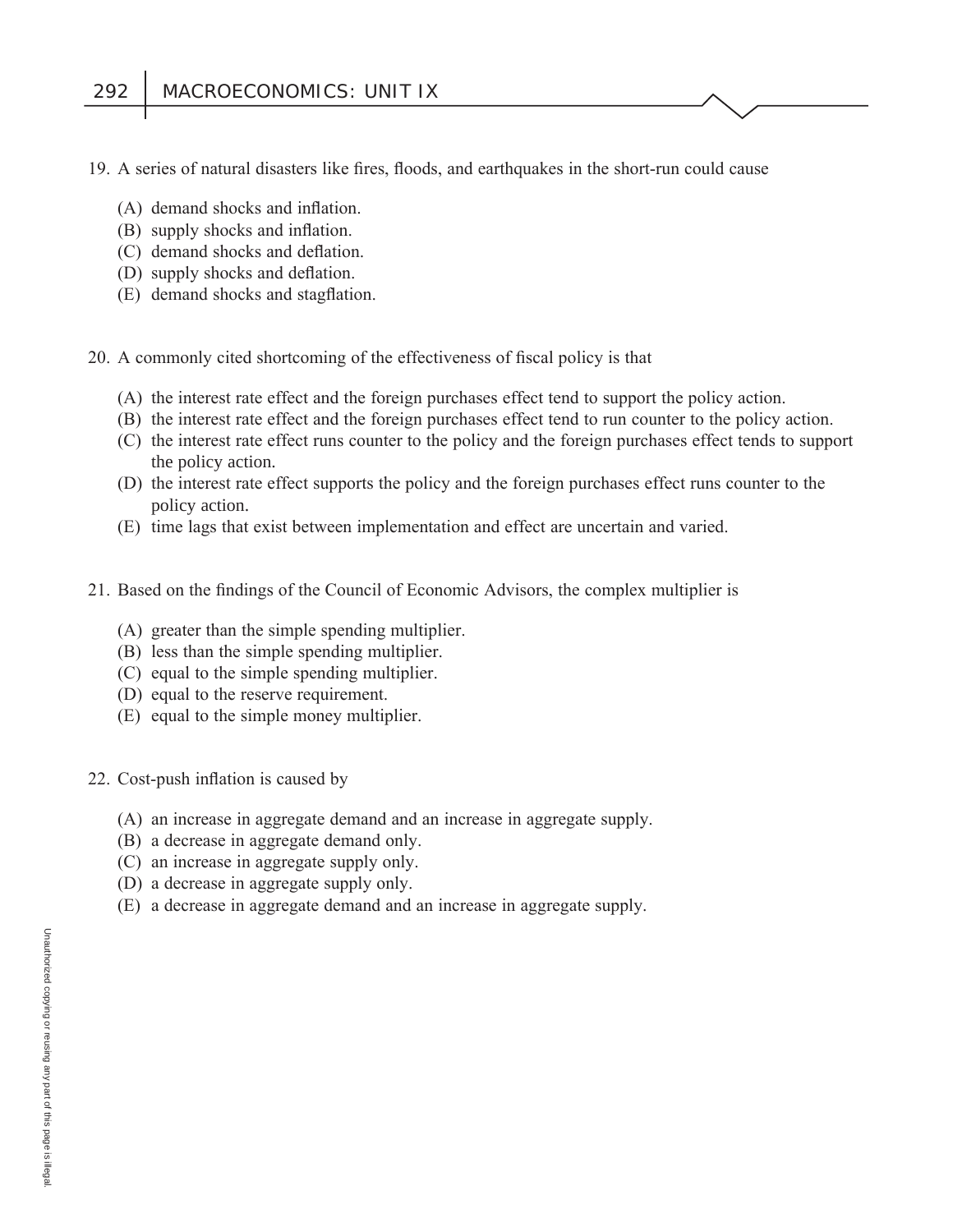23. In the graph below, the intersection of which of the aggregate demand curves with the existing aggregate supply curve demonstrates an economy in the most severe recession?



- $(A)$  A
- $(B)$  B
- $(C)$   $C$
- $(D)$   $D$
- $(E) E$
- 24. Which of the following represents a valid potential limitation of the effectiveness of fiscal policy and monetary policy respectively?
	- (A) crowding out; a weak link between interest rate changes and investment changes
	- (B) a weak link between interest rate changes and investment changes; crowding out
	- $(C)$  the inability of Congress to decide on the correct fiscal policy to use; the inability of the Federal Reserve to decide on the correct monetary policy to use
	- $(D)$  crowding out; crowding in
	- $(E)$  crowding in; crowding out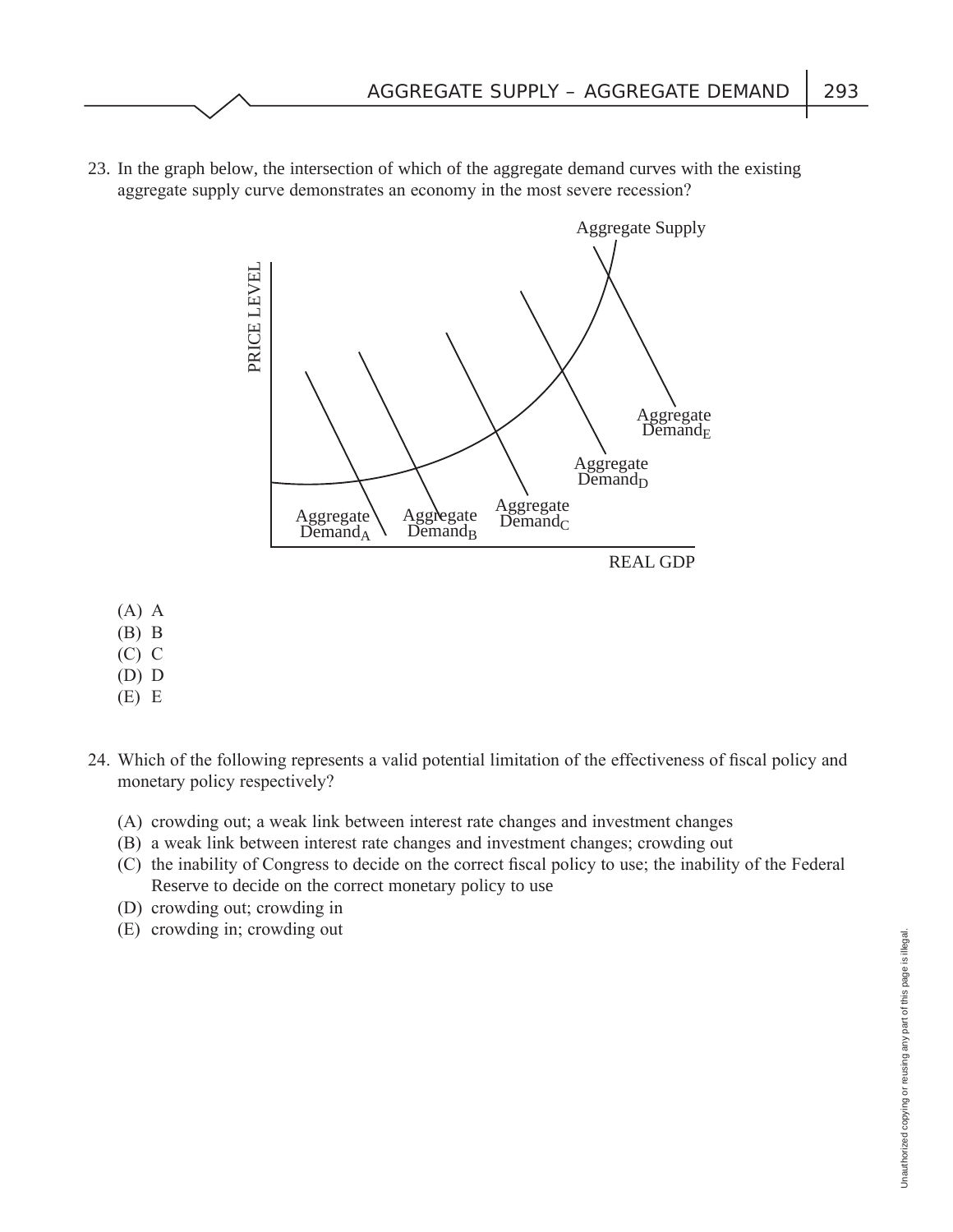

25. In the graph below, crowding out is demonstrated by which of the following shifts?

- (A) Aggregate Demand<sub>1</sub> to Aggregate Demand<sub>4</sub> to Aggregate Demand<sub>5</sub>
- (B) Aggregate Demand<sub>1</sub> to Aggregate Demand<sub>5</sub> to Aggregate Demand<sub>4</sub>
- (C) Aggregate Demand<sub>1</sub> to Aggregate Demand<sub>2</sub> to Aggregate Demand<sub>3</sub>
- (D) Aggregate Demand<sub>1</sub> to Aggregate Demand<sub>3</sub> to Aggregate Demand<sub>2</sub>
- (E) Aggregate Supply<sub>1</sub> to Aggregate Supply<sub>2</sub> to Aggregate Supply<sub>3</sub>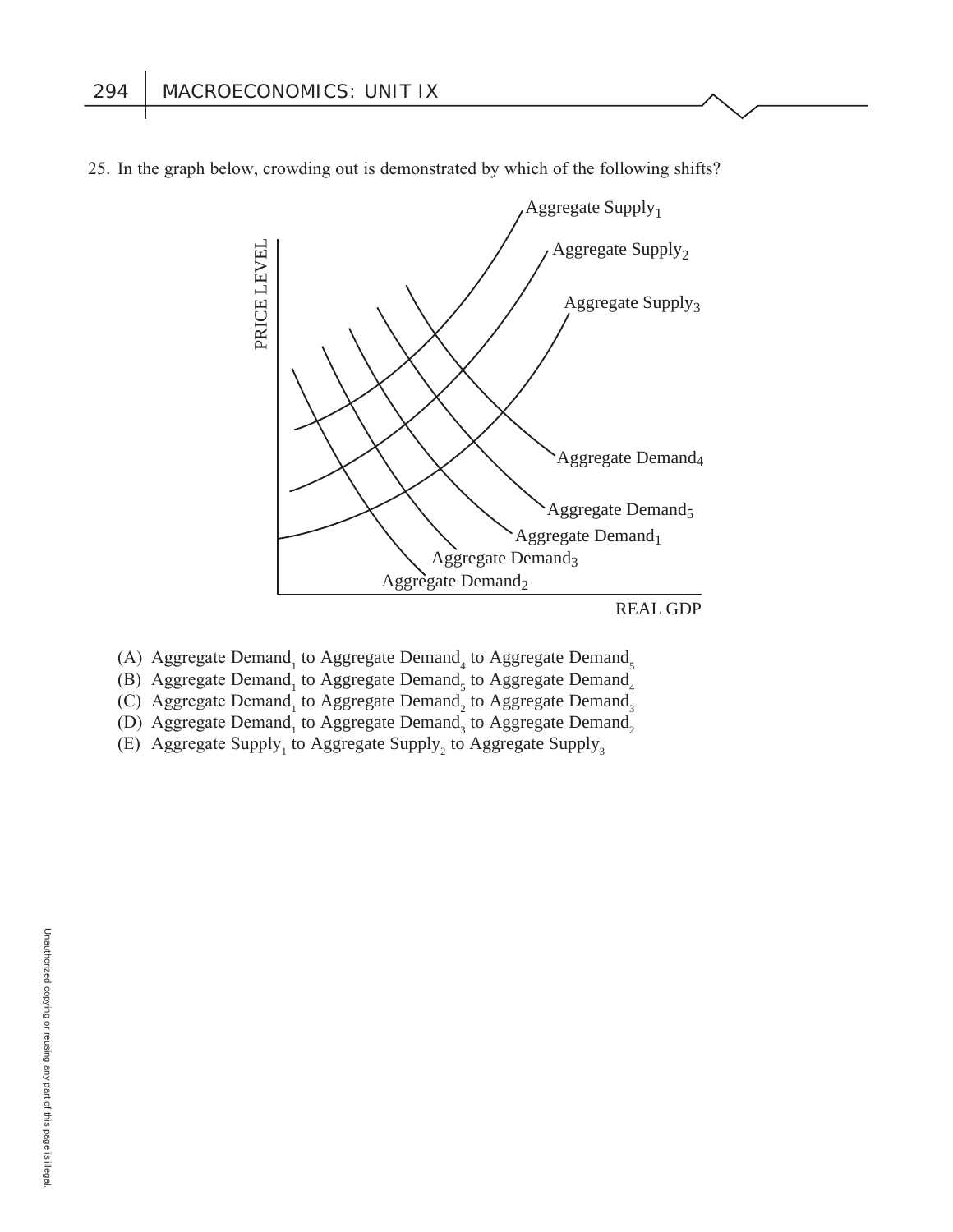

 26. The effect of a simultaneous decrease in government spending and a decrease in the money supply would be correctly shown in which of the graphs below?

27. The long-run aggregate supply curve is most similar to the

- (A) Phillips curve.
- (B) Laffer curve.
- (C) aggregate demand curve.
- (D) production possibilities curve.
- (E) investment demand curve.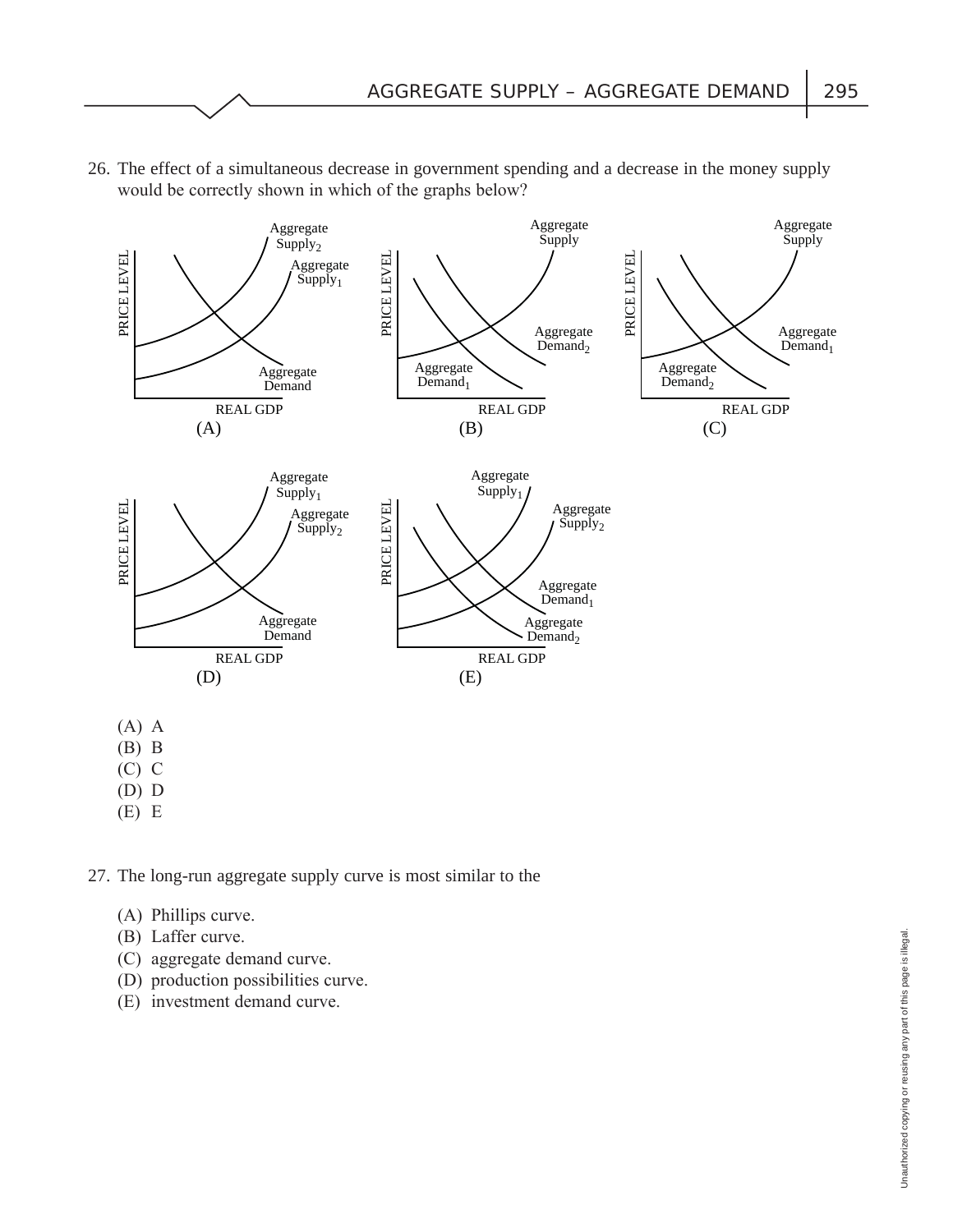- 28. Which of the following correctly sums up the difference between the classical and Keynesian views of macroeconomic stability?
	- (A) The classical view is that the economy is inherently unstable and needs active counter-cyclical policies to provide stability, while the Keynesian view is that the best course of action is to allow market forces (through flexible wages and prices) to correct for any short-term economic fluctuations.
	- (B) The Keynesian view is that the economy is inherently unstable and needs active counter-cyclical policies to provide stability, while the classical view is that the best course of action is to allow market forces (through flexible wages and prices) to correct for any short-term economic fluctuations.
	- (C) The Keynesian view favors the active use of fiscal policy to correct for short-term economic fluctuations in the economy, while the classical view favors the active use of monetary policy to correct for short-term economic fluctuations in the economy.
	- (D) Both the Keynesian and classical views support the idea that the economy is inherently unstable and needs active counter-cyclical policies to provide economic stability.
	- (E) Both the Keynesian and classical views support the idea that the best course of action is to allow market forces (through flexible wages and prices) to correct for any short-term economic fluctuations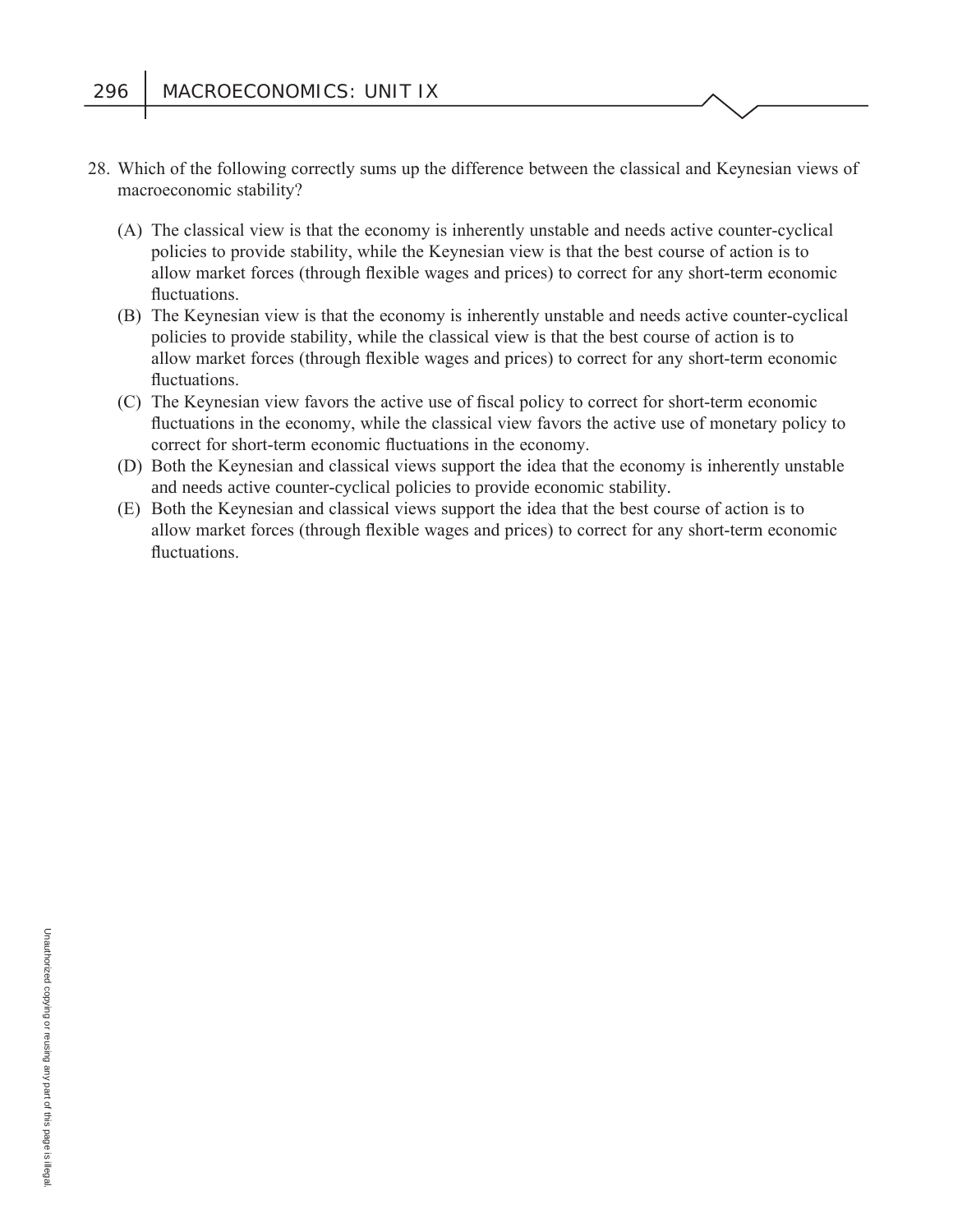

29. Which of the graphs below demonstrates an economy experiencing long-run economic growth?

- $(A)$  A
- $(B)$  B
- $(C)$   $C$
- $(D)$   $D$
- $(E) E$
- 30. The concept of crowding out (or crowding in) is generally regarded as a limitation of the effectiveness of
	- $(A)$  fiscal policy only.
	- $(B)$  monetary policy only.
	- $(C)$  both fiscal and monetary policy.
	- $(D)$  incomes policy.
	- (E) open-market operations.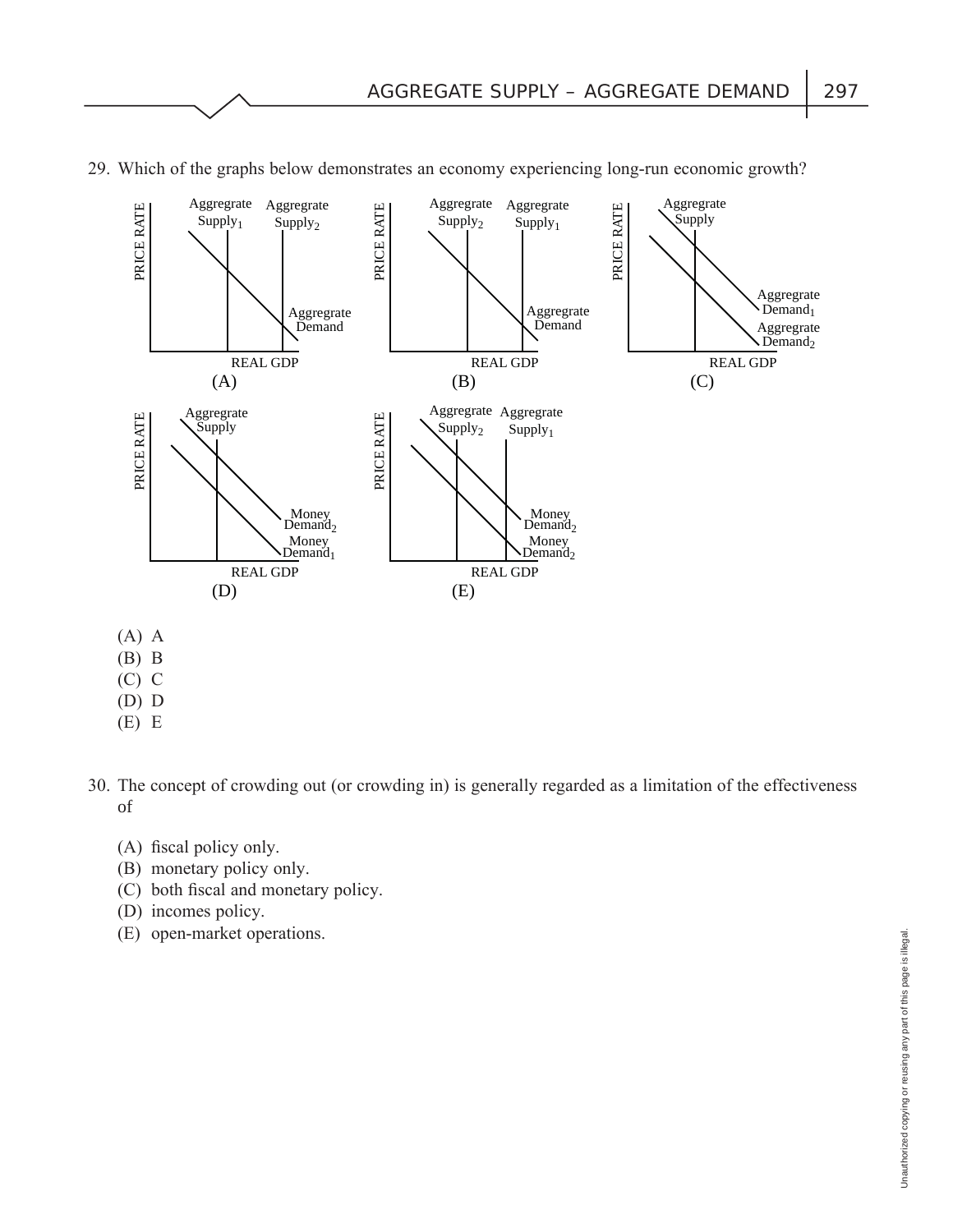### MACROECONOMICS: UNIT IX

## **FREE-RESPONSE QUESTIONS**

#### 1. Assume the following figures represent the existing condition in the U.S. economy:

| Unemployment rate              | 6% |
|--------------------------------|----|
| Inflation rate                 | 6% |
| Annual rate of real GDP growth | 3% |

- (a) Is the economy facing any economic problems as described by the data above? Explain.
- (b) Draw an aggregate supply and aggregate demand diagram to demonstrate the effect of the federal government instituting a massive new tax increase on consumers and businesses in the economy described above.
- (c) Describe the effect of the Federal Reserve decreasing the money supply on each of the following: (i) interest rate
	- (ii) the level of output
	- (iii) the level of unemployment
	- (iv) the price level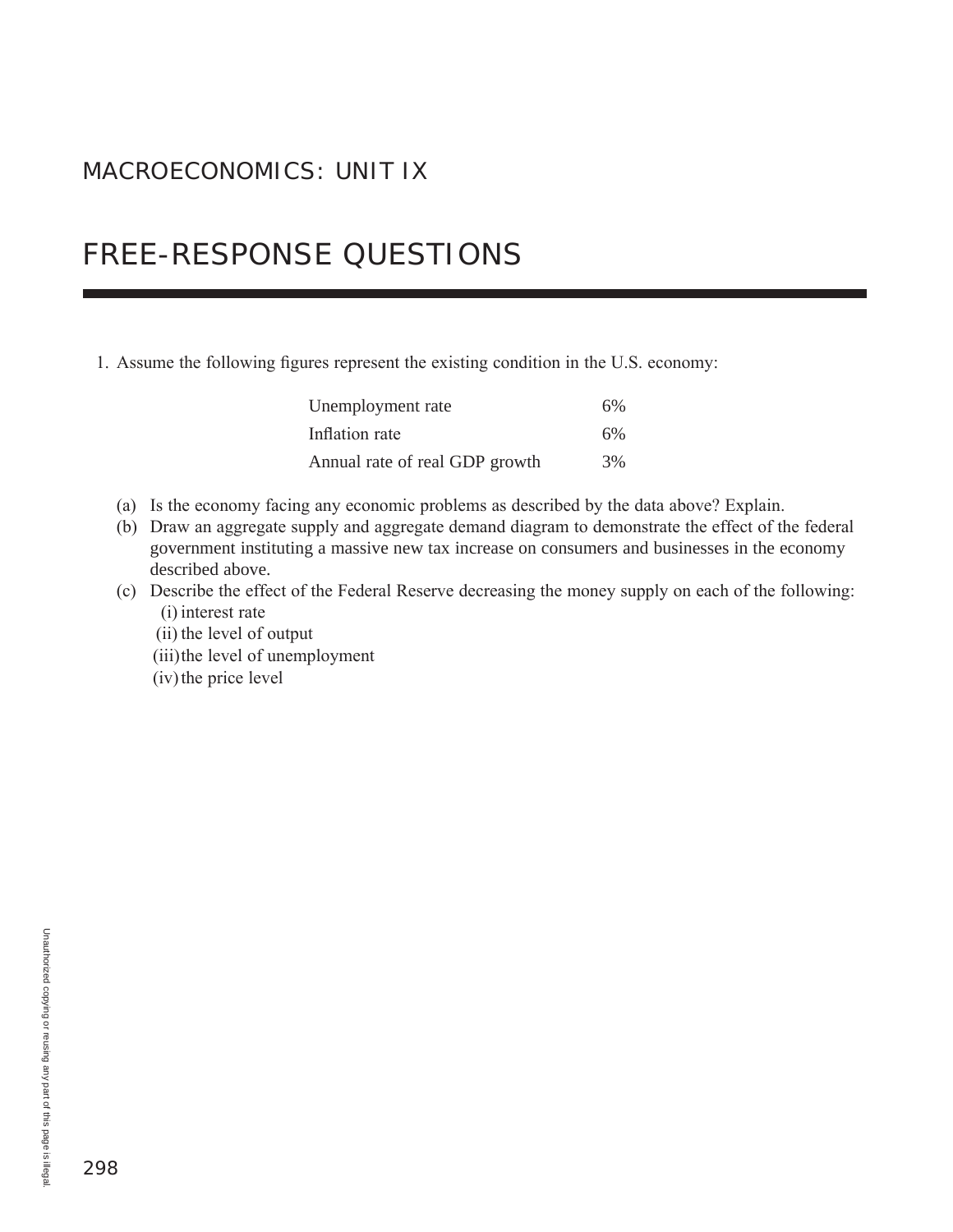- 2. Draw a correctly labeled short-run Phillips curve and then redraw the curve to demonstrate the effect of each of the following:
	- (a) a leftward shift of the aggregate demand curve
	- $(b)$  a rightward shift of the aggregate supply curve